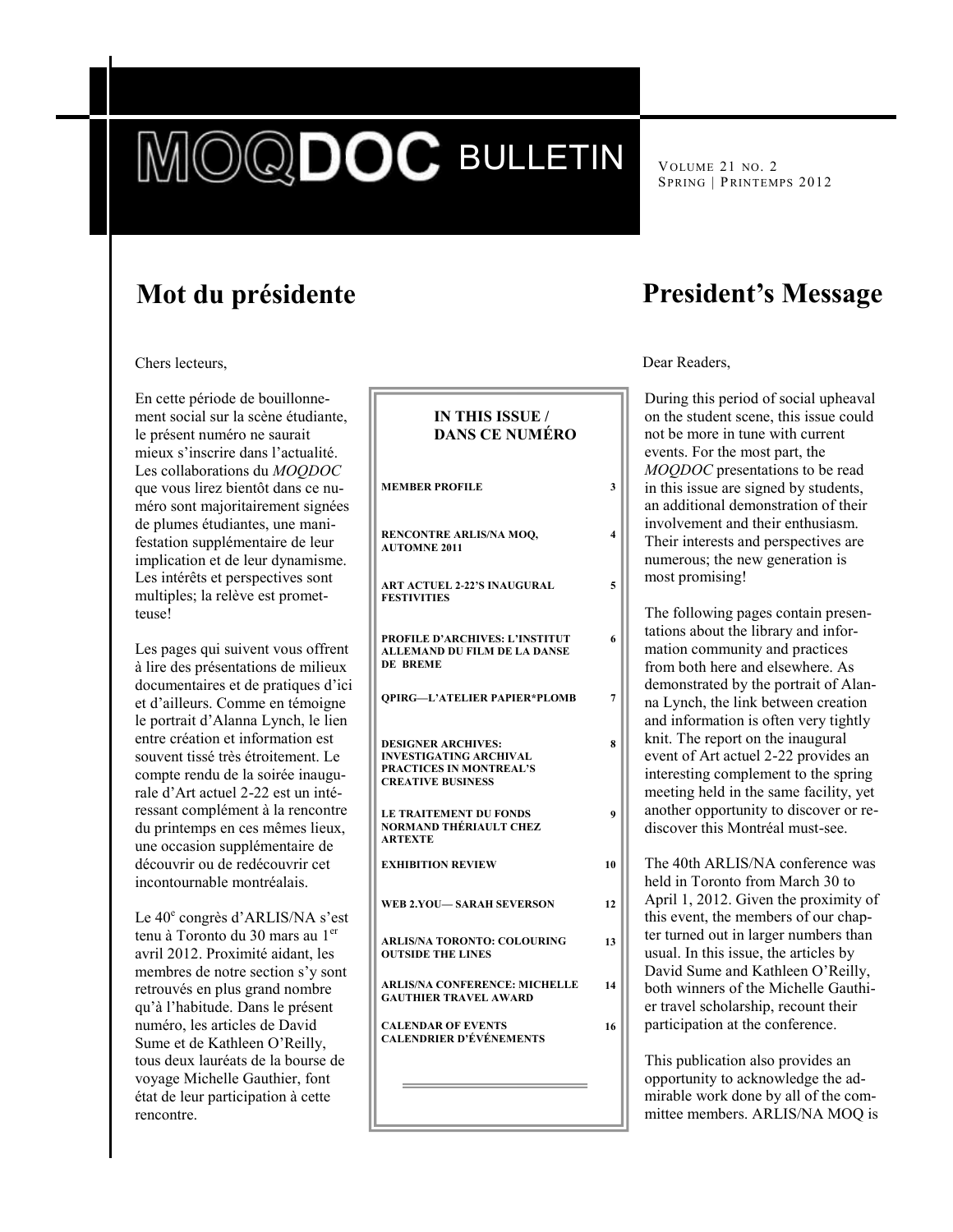#### *(continued from/ suite de la page 1)*

Cette parution est l'occasion de saluer le travail admirable de tous les membres des comités. ARLIS/NA MOQ est un lieu d'échange et d'enrichissement grâce à chacun d'entre vous. Je souhaite tout particulièrement souligner l'apport de John Latour à titre de président sortant et remercier Jennifer Garland et Guillaume Cloutier, qui ont respectivement accepté les rôles de viceprésidente et de trésorier.

Au nom des membres du comité de rédaction, je tiens à remercier toutes les personnes qui ont contribué à ce numéro. J'adresse des félicitations particulières à Megan Gray, récemment diplômée du MLIS de l'Université McGill, qui a agi à titre de rédactrice en chef invitée de ce numéro « spécial étudiant ».

#### **Élise Lassonde** Présidente d'ARLIS/NA MOQ

a vehicle for dialogue and enrichment for each and every one of us. In particular, I would like to highlight the contribution of John Latour as out-going president and thank Jennifer Garland and Guillaume Cloutier, who have agreed to serve as vice-president and treasurer, respectively.

On behalf of the members of the editorial committee, I would like to thank everyone who has contributed to this issue. I extend specific congratulations to Megan Gray, who just completed her MLIS at McGill University, who served as guest editor for this special "student" issue.

**Élise Lassonde** President, ARLIS/NA MOQ

# **Guest Editor's Note**

It's been a pleasure to serve as the editor for the first student edition of the MOQDOC Bulletin. I feel fortunate to have had the opportunity to study and work with students that have a diverse range of interests and curiosities. My colleagues at the McGill School of Information Studies, as well as those from École de bibliothéconomie et des sciences de l'information at Université de Montréal, were the highlight of my library school experience. I look forward to many years of collaboration with some of the most fascinating individuals I have ever met.

Professional associations, such as ARLIS/NA, are invaluable to the student experience because they give us the opportunity to engage with professionals within the field and build lasting relationships. I'm grateful that ARLIS/NA MOQ has provided its student members with opportunities to be active participants in the organization as it enriches our graduate school experience. To the editorial committee of the MOQDOC, thank you for dedicating a special edition of the chapter's newsletter to our work. It created an opportunity for us to share our passions with you.

The intent of this issue was to provide the readership with material unique to the student experience--the events we attend, the work we do inside the classroom, the ambitions we hold for our future careers, and our attempts to bridge the gap between the preparation of academia and the realities of the profession. I hope that you enjoy it.

I'm grateful to all of the contributors of this issue for taking time to lend their voices to this unique issue of MOCDOQ. I hope that the student membership of the MOQ chapter will continue to grow in the years to come. A special thank you to Adèle Flannery for helping with this project.

**Megan Gray, MLIS** McGill University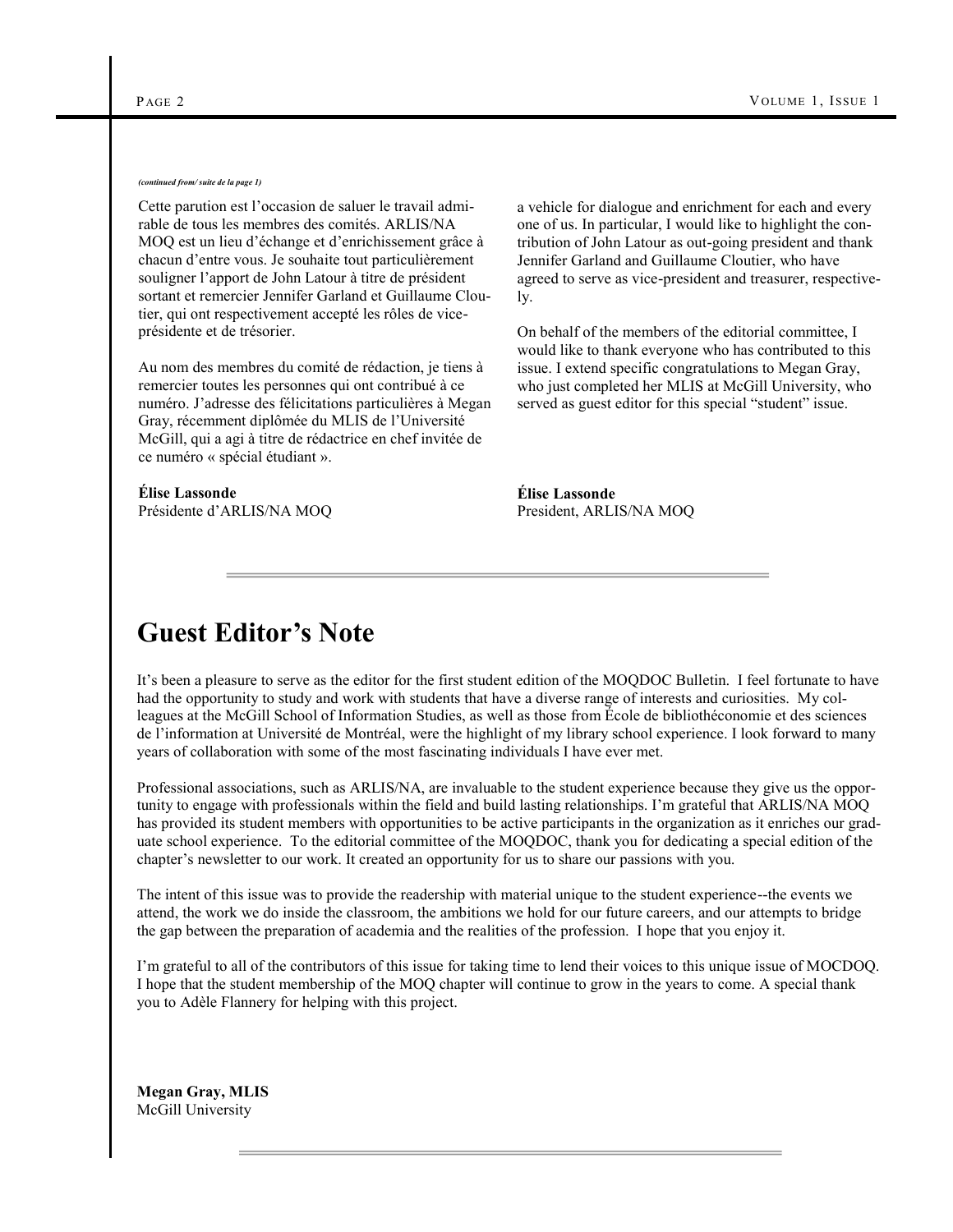# **Member Profile — Alanna Lynch**

The student edition of the MOQDOC provides an excellent opportunity to profile ARLIS/NA member, Alanna Lynch. Alanna is fibre artist pursing her MLIS, with a focus in librarianship, at McGill University's School of Information Studies. She is also a technician in the Fibres department at Concordia University where she oversees the structures laboratory and gives workshops to current students.

Alanna taught herself to knit and crochet while she was studying psychology at Queen's University. A few years after moving to Montreal, she started to take a more studious approach to her interest in fibres and textiles, later enrolling in a CEGEP arts program. After finishing a year of the CEGEP, she applied to Concordia University's Fibres program where she received a BFA, with distinction, in 2009.

Alanna is currently a member of the Au Deuxième collective artist studio. Her work is primarily textile based, though she has recently started incorporating drawings into her work. Alanna uses traditional textile materials, such as yarns and other commercial fibres, as well as a more innovative medium: her own hair. She has used single strands of hair as thread to weave portraits on cloth. More impressively, in an on-going project, Alanna spins her hair into yarn and is knitting what will one day be a garment that covers her entire body. The recent event En avril featured a photograph of the project's current state on their postcard advertising the event.

Last summer she completed a threemonth residence at TAKT in Berlin with 10 other artists from all over the world. In the past year, she hasn't created a large body of new work, but instead has been focusing on course work and her job at Concordia.

Alanna's MLIS was somewhat practical as it would enable her to work in a challenging and dynamic profession while providing stability to continue making work. Ideally, Alanna would like to work in a library specializing in art as that is where her expertise lies. She would like to continue interacting with students and provide them with opportunities to push their research and art making practices.



*Untitled (A. Lynch)*

Over the summer, she is participating in a 3-credit, 120 hour, practicum designed to give students hand on experience in the field. Alanna will be conducting her practicum at Artexte where she will be cataloging material and providing reference services for Artexte's patrons.

> Following that, in fall semester Alanna will be working with Professor Charles Anton Julian on an independent research project that explores how emerging artists use social media, specifically "tagging", to search for images online visual reference and information.

To view more of Alanna's work, or to contact her, visit her website:

[www.alannalynch.wordpress.com](http://www.alannalynch.wordpress.com) [www.audeuxieme.wordpress.com](http://www.audeuxieme.wordpress.com)

**Megan Gray, MLIS** McGill University

*Hair drawing (A. Lynch)*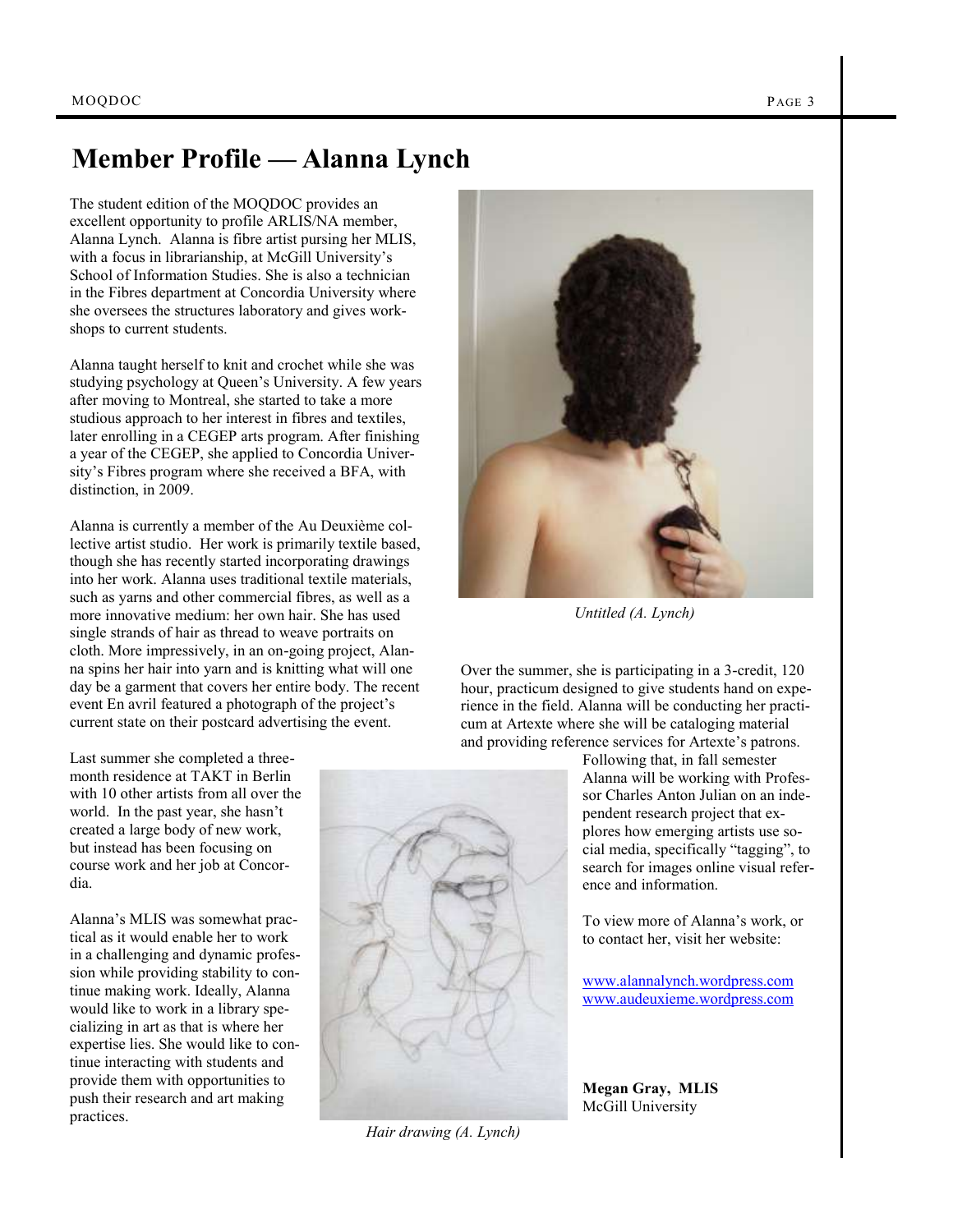## **Rencontre ARLIS/NA MOQ, automne 2011, Québec**

C'est dans la Capitale nationale que se sont donné rendez-vous les membres la section Montréal, Ottawa et Québec de l'Association des bibliothèques d'art en Amérique du Nord (ARLIS/NA MOQ) pour la rencontre automnale qui s'est déroulée le 18 novembre 2011. Seize membres, dont quatre membres étudiants, étaient réunis dans un local mis à leur disposition dans la bibliothèque générale de l'Université Laval, au quatrième étage du pavillon Jean-Charles Bonenfant.

La journée a débuté par les travaux habituels de l'association, menés de main de maître par John Latour, président actuel. Les membres du comité exécutif et des différents comités y ont présenté leurs rapports. Soulignons l'augmentation marquée du nombre de membres, passé de 37 à pareille date l'année dernière à 49 cette année.

Les membres ont reçu des exemplaires imprimés du numéro d'automne 2011 du bulletin *MOQDOC*  (vol. 21, nº 1). La constance de sa qualité doit beaucoup non seulement au travail du comité de rédaction mais aussi aux nombreuses contributions des membres. Ce bulletin est également disponible en version numérique sur le site d'ARLIS/NA MOQ. À ce sujet, cette rencontre a été l'occasion d'annoncer le lancement officiel du nouveau site de l'association, que l'on trouve maintenant au [arlismoq.ca.](http://arlismoq.ca/) Un appel a été lancé afin de le pourvoir de matériel visuel inédit. On invite à transmettre au comité du site Internet des images évoquant le livre, les bibliothèques et les arts autant que des photographies de réunions précédentes.

Au sein du comité exécutif, le poste de vice-président est toujours vacant alors que celui de président le sera au printemps. Quelques membres se

sont montrés intéressés, mais aucune candidature formelle n'a été proposée. Pour ce qui est du comité exécutif d'ARLIS/NA, Daniel Payne, de l'Ontario College of Art and Design, remplacera James Rout, bibliothécaire à la Emily Carr University, à titre de représentant canadien.

Cette séance de travail s'est terminée avec une intervention de Jo-Anne Bélair, chef de la section du Répertoire des vedettes-matière (RVM) de la Bibliothèque de l'Université Laval. Mme Bélair a présenté certains services offerts par l'équipe du RVM, notamment le module de traduction automatisé des vedettesmatière. Une période de questions a permis aux membres d'exprimer leurs interrogations à propos du répertoire et de son interface.

À la suite de cette rencontre de travail, le groupe a profité de sa présence dans l'édifice de la Bibliothèque de l'Université Laval, le pavillon Jean-Charles-Bonenfant, pour en visiter le quatrième étage, qui a récemment fait l'objet d'un réaménagement. Notre guide était Pierre Carrier, bibliothécaire responsable du reclassement des collections de l'Université Laval et chargé de projet pour ces travaux.

Les objectifs de ce réaménagement consistaient, d'une part, à faire de cet environnement de travail et d'étude un espace ouvert qui inspire un sentiment de dégagement et, d'autre part, à rendre la collection disponible en accès libre autant que possible. Sur ce dernier point cependant, en raison de leur nature, certains documents demeurent à rayonnage fermé : affiches, cartes géographiques et documents multisupports, pour ne nommer que ceuxlà. Afin de libérer de l'espace, les documents les moins utilisés sont entreposés dans une réserve éloignée, mais ils demeurent accessibles sur demande grâce à une navette qui en assure le transport trois fois par jour.

Le concept d'aménagement est organisé par zones disciplinaires dont le rayonnage ainsi que les espaces de mise en valeur et de consultation des périodiques sont désignés par un code chromatique. Ce système permet non seulement de distinguer les secteurs où l'on peut trouver des sources documentaires en cinéma (rouge), en arts visuels (jaune), en littérature étrangère et jeunesse (vert), en musique (orange) ou en géographie (bleu) mais également de regrouper des ensembles documentaires fréquemment consultés en concomitance. On y trouve également les collections spéciales de l'université.

Enfin, de nombreux services sont mis à la disposition des étudiants afin de leur permettre de faire un usage optimal des collections : espaces cloisonnés de travail individuel et insonorisés pour le travail d'équipe, laboratoires informatiques, casques et bulles d'écoute, salle de projection, etc. La présentation de ce réaménagement laisse transparaître le souci de l'institution ainsi que du personnel de la bibliothèque d'adapter les services aux besoins des usagers étudiants et de rendre le lieu agréable et fonctionnel.

En après-midi, le groupe s'est dirigé vers un secteur industriel de la ville où se trouve le Centre de conservation du Québec. Relevant du ministère de la Culture, des Communications et de la Condition féminine, cette agence gouvernementale est le plus grand centre de ce type au Québec et emploie la plus importante équipe de conservation et de restauration sur le territoire québécois. Les restaurateurs, qui nous ont présenté les ateliers du papier, des sculptures ainsi que de l'archéologie et de l'eth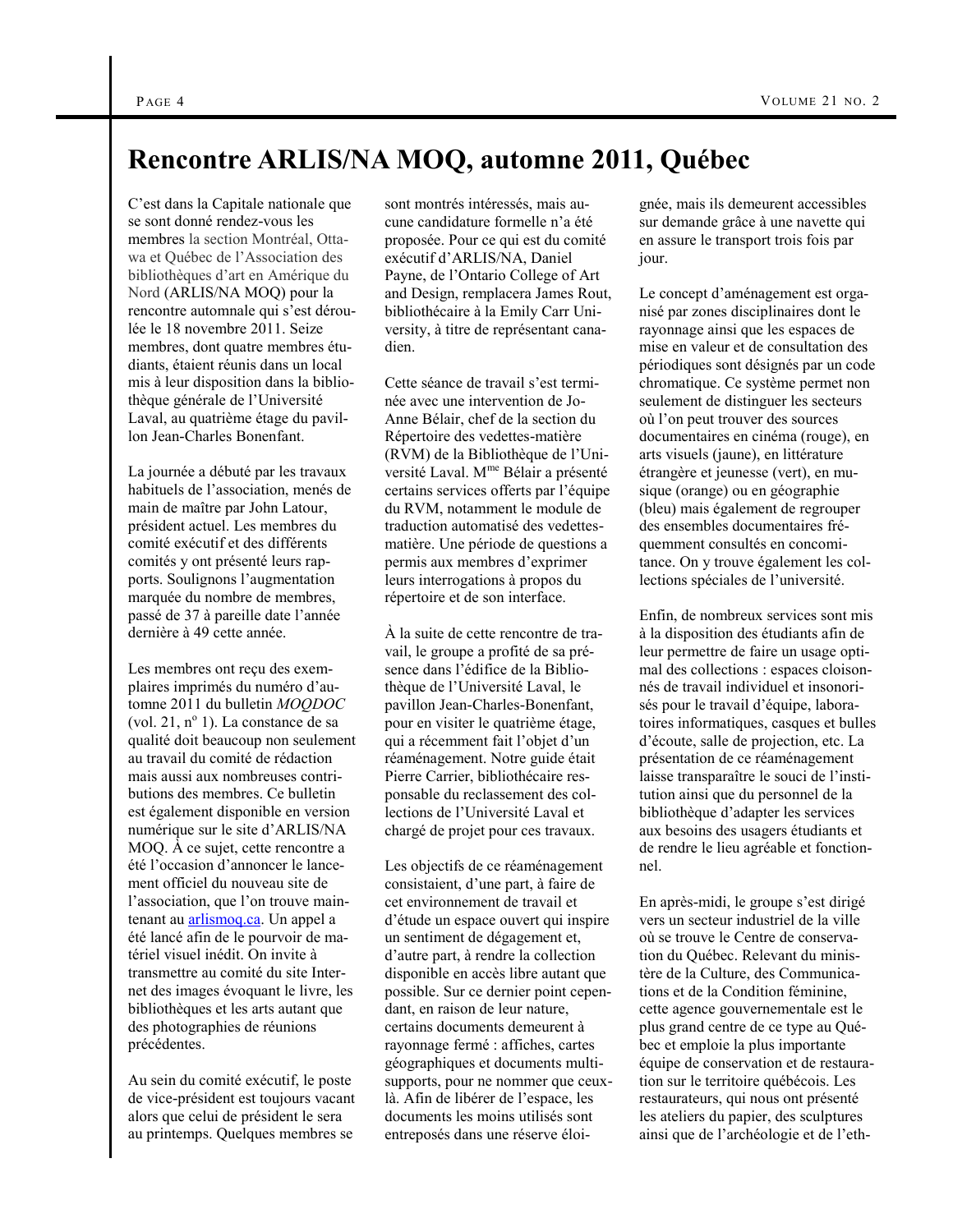nographie, nous ont parlé avec enthousiasme des documents sur lesquels ils travaillent et des chantiers de sauvetage qu'ils mettent en œuvre pour rescaper ce patrimoine. Cette visite était des plus pertinentes : les bibliothèques spécialisées en arts doivent souvent traiter du matériel patrimonial dont les formes et les supports sont très variés. Puisque les institutions n'ont pas toutes la chance d'avoir en leurs murs un service de restauration, le Centre de conservation du Québec constitue une ressource à considérer pour des travaux de restauration, de conseils en conservation préventive ou des séances de formation sur ce sujet.

Au nom des participants, je souhaite adresser de sincères remerciements à Anne-Frédérique Champoux, qui a planifié cette enrichissante journée de concert avec John Latour. Selon la tradition, la prochaine réunion devrait se tenir au printemps prochain dans la région d'Ottawa.

#### **Élise Lassonde**

Bibliothèque et Archives nationales du Québec

# **Art Actuel 2-22's Inaugural Festivities**

On Friday, March 16, Art actuel 2-22 opened its doors to the public to celebrate the opening of its new space on the Corner of St. Laurent and St. Catherine. Comprised of Artexte, Regroupement des centres d'artistes autogérés du Quebec (RCAAQ), and VOX Centre de l'image contemporaine the new space is a mecca for audiences interested in contemporary art.

The inaugural event included tours of the new space, dancing and musical festivities on the  $5<sup>th</sup>$  floor of the building, and it also marked the launch of the partnership's new mobile application *Art actuel centre-ville.*  Designed to provide users with a personalized contemporary art experience in Montréal, the app provides real time access to exhibitions and shows and a map to create itineraries based on the user's interests and schedule.



*A VOX visitor takes a moment to view a Ron Terada piece from the "Art Histories" exhibition during the inaugural festivities of Art actuel 2-22 (M. Gray)*

Event attendees had the opportunity to mingle among the new reference and study area at Artexte. The new space offers visitors one of kind views of downtown Montréal while they conduct research using Artexte's collection of monographs, catalogues, periodicals and artists' files. The new premises provide Artexte with the capacity to expand their holdings for several decades to come in new compact shelving. Finally, exhibitions inspired by its collection can be viewed in the new gallery space.

Occupying the entire 4<sup>th</sup> floor, VOX has designated half of its space for exhibitions relating to contemporary image practices. The inaugural show offered viewers the opportunity to experience wide range of mediums including video, multimedia, written word, and photography.

For those interested in expanding their individual libraries, RCAAQ's new bookstore, *Formats,* is now open to the public. *Formats* specializes in contemporary visual art and if the density of the crowd during the inauguration is any indicator, it will successfully fill a merchant niche in the downtown area.

The inaugural event drew a large crowd and I expect that future programs and events sponsored by this partnership will continue to be popular among Montréal's art scene.

<http://www.artactuel2-22.com>

**Megan Gray, MLIS** McGill University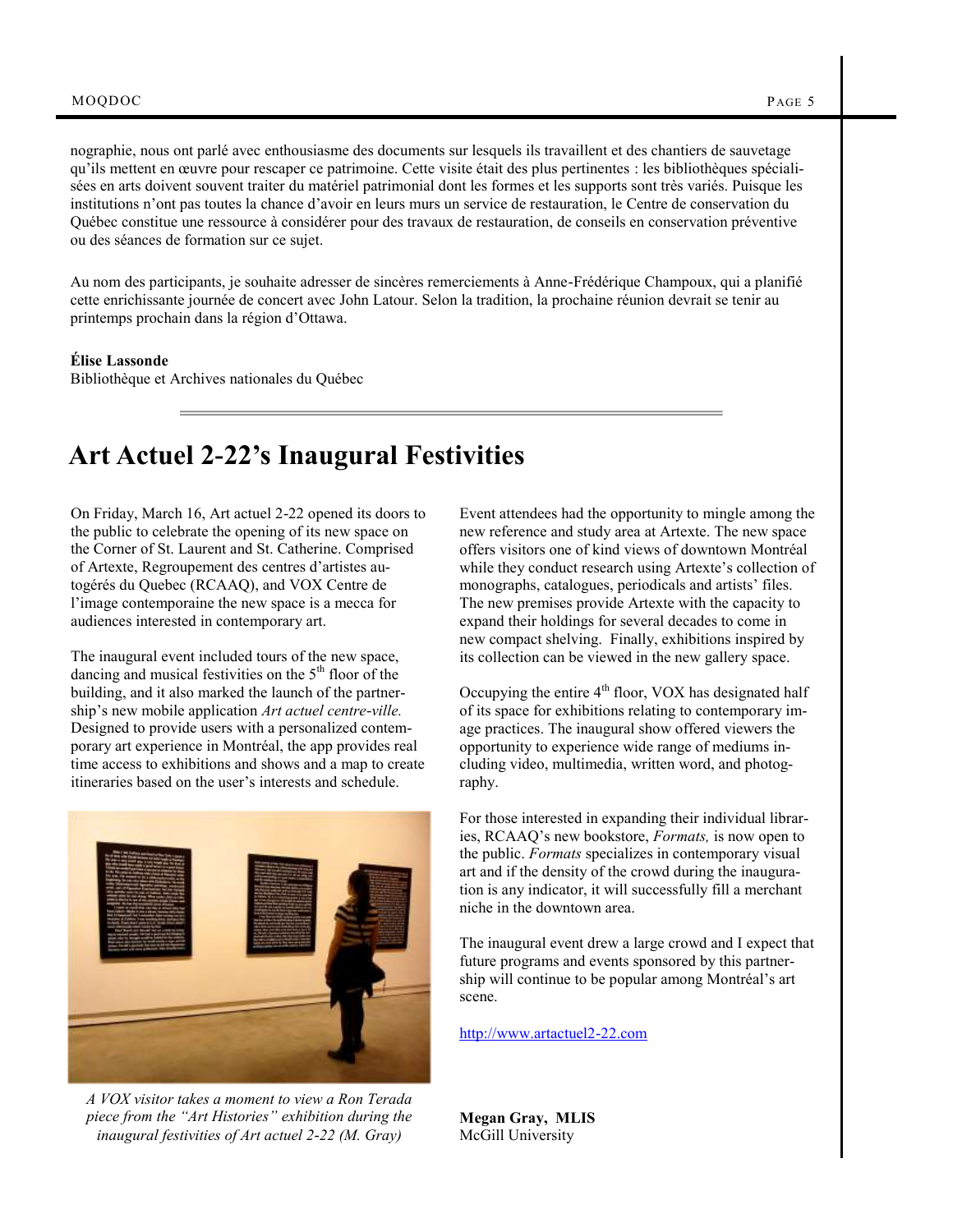# **Profile d'archives : L'Institut allemand du film de la danse de Brême**

Connue pour ses musiciens, les lecteurs de contes des frères Grimm le savent mieux que quiconque, la ville de Brême en Allemagne du Nord est aussi renommée pour son centre d'archives audiovisuelles consacré à la danse. L'Institut allemand du film de la danse de Brême collecte, conserve et diffuse depuis un quart de siècle une part importante du patrimoine allemand.

L'institut est installé dans des locaux au centre-ville dont la superficie totalise plus de 300 mètres carrés en incluant le studio de production. La collection comprend plus 20 000 documents audiovisuels à propos de la danse et quelques documents connexes comme des costumes de scène. De Kurt Jooss à Sasha Waltz en passant par Susanne Linke sans oublier Pina Bausch, c'est l'histoire de la danse en Allemagne qui est ainsi mise à la disposition d'un large public. Chercheurs, étudiants, journalistes, critiques, danseurs, chorégraphes ou enseignants fréquentent les archives de l'institut.

Les liens entre le milieu allemand de la danse et l'institut sont étroits. Les origines de l'institut remontent d'ailleurs au désir de documenter la Tanzkompanie am Bremer Theater, la compagnie de danse du théâtre municipal, au début des années 1970. Ce n'est toutefois qu'en 1988 que l'institut est officiellement fondé à l'Université de Brême. En 2004 a lieu le déménagement dans les locaux actuels grâce, entre autres, au support de la ville.



*(È. Paquette-Bigras)*

Les services offerts par l'institut ne se limitent ainsi pas à la collecte, à la conservation et à la diffusion de documents déjà existants, puisque l'équipe de l'institut s'occupe de réalisation et de production de films sur la danse. L'équipe de l'institut sillonne l'Allemagne, surtout, mais quelquefois aussi le reste du monde pour documenter autant les classes de la relève que les performances des étoiles. Ainsi la collection de l'institut s'enrichit annuellement d'une quarantaine de captations de performance et de quelques autres documents audiovisuels (entrevues, classes, festivals, congrès, etc.)



*(È. Paquette-Bigras)*

L'équipe de l'institut collabore de plus avec le réseau du Goethe-Institut pour faire rayonner la danse allemande à l'extérieur des frontières nationales; des conférences, des visionnements ou des ateliers de formation sont organisés aux quatre coins du monde. Des liens existent aussi avec divers centres d'archives de la danse allemands – à Berlin, Cologne ou Leipzig – et européens. On peut alors songer à l'implication passée de l'institut dans le Tanzplan Deutschland ou dans le projet Terpsichore de conservation du patrimoine européen de la danse sous l'égide de l'UNESCO.

Plusieurs projets de mise en valeur des collections sont en cours à l'institut, je vous invite à visiter le site web ou à communiquer par courriel avec l'équipe de l'institut pour obtenir plus de détails. Ou, pourquoi pas, à vous rendre en personne au Deutsches Tanzfilminstitut Bremen saluer Heide-Marie Härtel, la directrice, et son équipe.

info@deutsches-tanzfilminstitut.de http://www.deutsches-tanzfilminstitut.de/

## **Ève Paquette-Bigras**

Candidate à la maitrise en sciences de l'information École de bibliothéconomie et des sciences de l'information Université de Montréal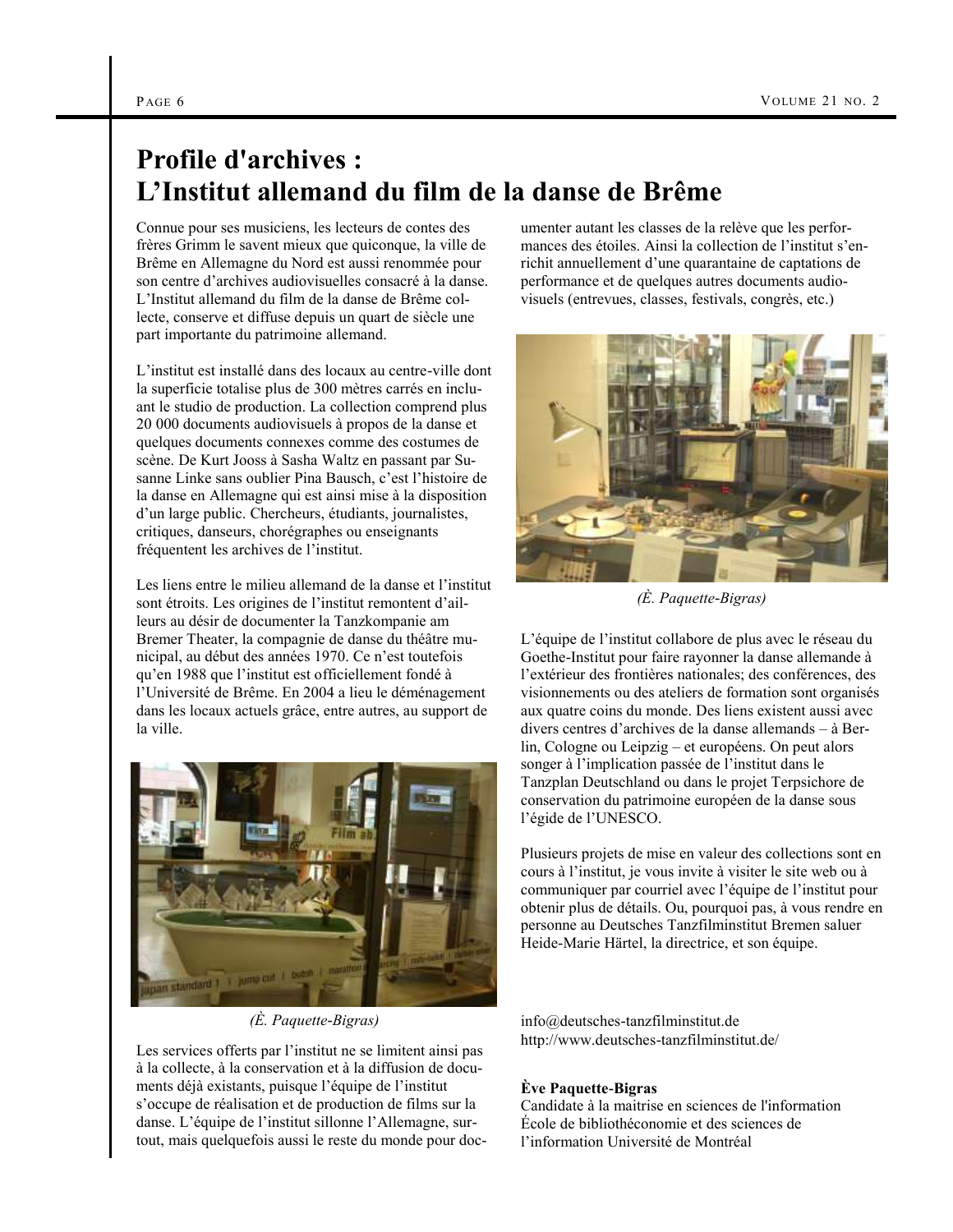# **QPIRG—l'atelier papier\*plomb**

In late April of this year, Quebec Public Interest Research Group (QPIRG) McGill's Resource Center arranged for l'atelier papier•plomb to offer a book making workshop to students and non-students alike. Supported financially by QPIRG McGill through McGill's Green Fund, it provided individuals with the chance to experience the process of constructing a book.

Cécile Côté and Guylaine Couture share the art studio, l'atelier papier•plomb. Opened in 2010, the two also offer courses in book making, book binding, and typography. Côté is a bookbinder, and creates exquisitely



*L'atelier papier\*plomb participants construct their books out of recycle materials (G. Couture)*

crafted books which have been shown in several exhibitions, including her wonderful telescoping "Le messager des étoiles" which was one of the books selected for le prix coup de coeur at the 2009 Salon de métiers d'art du Quebec. One of her recent projects is a book of poetry by Gilles Vigneault. Nastassya Imiolek, a student from the École Estienne in Paris, completed a three month internship at the end of 2011 with Côté, creating the images and layout for the book. Unbound copies of the book will be distributed to bookbinders. Once bound, they will be exhibited both in Paris and in Montréal.

Ironically, and perhaps even appropriately, Guylaine Couture deconstructs books in the process of creating them (while Couture explained her process, Côté shuddered more than once at Couture's unmaking of books). Her resulting pieces are extremely playful and often surprising, and include artist books, works on paper, and zines. She works primarily with recycled materials, manipulating what exists by adding text, drawings, and stencils. As the bio on her blog says, "*le papier neuf m'a toujours intimidé*". Her work has been widely exhibited in North America, Europe, and Australia.

They offer intimate workshops; participation was limited to ten for this workshop, and some courses are limited to even fewer. Curiously, this workshop was kept obscure. None of the participants were told what to expect other than that they would be constructing a book. Côté and Couture, as they explained at the start of the workshop, wanted the experience to be free of expectations.

A large part of the workshop was devoted to the creative process. Couture discussed the limitations adults place on themselves and the predominance of left-brain activities in daily life that all contribute to the over-

> development of the more logicoriented left brain. She then explained the four essential steps to the creative process: preparation, incubation, illumination, and verification.

Once she had explained the creative process, each participant was handed a manila envelope (recycled, of course) and instructed to take the next two hours to play. Inside each envelope was a packet of material: the ingredients for the book that was about to be constructed. With only two hours to complete the book, the class sat down to construct from the deconstructed.

Because each person had slightly different expectations of the workshop, and since Couture and Côté gave no rules or limits on what could be done, the resulting objects were quite varied. One participant built a book on the theme of Scottish independence; another created pages of entirely made-up words.

Working through both the creative and technical process gave everyone a new perspective on the books we pick up every day, be they conventional books, zines, or blank journals. The opportunity to spend an afternoon simply playing is a pleasure too few of us make time for in our adult lives.

http://www.atelierpapierplomb.blogspot.ca/ http://gycouture.com/ <http://qpirgmcgill.org/library/>

**Alissa Hamilton, MLIS** McGill University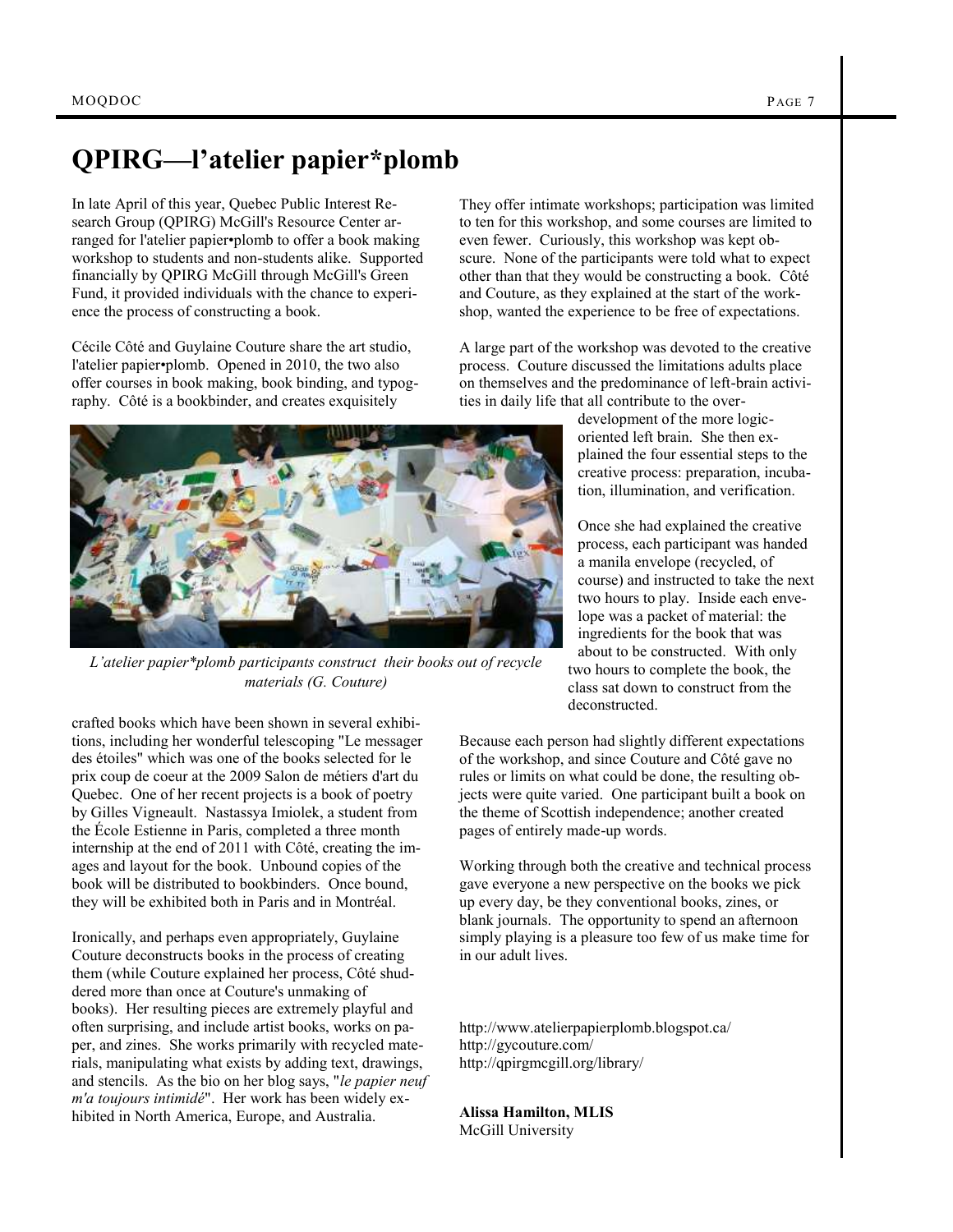# **Designer Archives: Investigating Archival Practices in Montreal's Creative Businesses**

## **Recent graduate reflects on independent research project**

I like to think that I've been designing since I was 9 years old. That me, lying on the floor in the living room, attempting calligraphy was the beginning of my career. I like to think that that's what brought me to Montreal, a UNESCO Design City since 2006. Design lives in the streets in this city: from the revamped Quartier des Spectacles which hosts interactive, public installations by innovative companies such as Moment Factory, the rebranding of the Société des transports de Montréal by Sid Lee, to the monthly film festivals showcasing everything from art films to African culture and the hugely popular student art festival *Art Matters*. Montreal has design so seamlessly integrated into its landscape that we forget how lucky we are to be surrounded by it, until we leave the city, only to come back, wanting more.

If I wasn't doing an MLIS, I would be in design school, but now that I'm almost done my degree, I'm realizing that the two are not so far apart. Paul Rand said it best when he said that, "design is relationships". This idea prompted a series of questions and observations in me. What does this mean? For me, it meant that design was about the relationships between groupings of information. This information could be in a page layout, or in the furniture of a room, or the assemblage of an outfit. Rand's quote, coupled with a professor's emphasis on context and relationships within archives, is what established the connection between design and LIS for me. As a result, I proposed a topic for an independent study focusing on the intersection of design and information management. Through this project, my goal was to establish a bridge that seems to be absent between archivists and creative businesses. Knowledge sharing and inter-disciplinary work is

becoming critical to ensure the relevance of archivists today. I wanted this project to be the first among many steps towards understanding alternative archival practices in creative businesses.

"Designers are problem solvers", as Rand once said. I was interested in how they negotiate new problems brought on by digital technology and the proliferation of documents in their professional lives, complementing their personal information organizational practices and strategies in this age of information overflow. Edward Tufte, data visualization pioneer, made a valid point when he said "there is no such thing as information overload, only bad design." What I wanted to explore through my study is the truth of this statement: Can designers' perspectives unlock new ways of thinking of personal information management and archival strategies?

The objective of study was to illuminate the archival practices of a particular community of Montreal's creative class – designers – via a case study approach. I investigated the presence, or absence, of formal archival practices among a cohort of designers at one specific design organization, as well as the factors influencing their relationships with archivists and their practices. Through questionnaire and interview data collection techniques, this study was designed to inform the following research questions:

- 1) Which archival practices, if any, were developed by the subjects independently of consultation with archivists or other information management professionals?
- 2) What relationship do these subjects have with their firm's own history, including the design practices and outputs of peers, both past and present, and what value and potential future uses do they perceive as a result of archiving of their work?

This exploratory study proposed to examine current data management practices and perceptions within a creative business in order to inform recommendations for developing and applying archival approaches to this particular industry type. If designers are "planners with an aesthetic sense", as an archivist, they are the people I wanted to talk to!

I set out to do an in-depth literature review and what I found was that the organization of documents was often discussed in the context of art or architecture archives, two disciplines closely related to design, but that design was almost completely left out of the conversation. This seemed confusing to me since, if more literature on design and organization was available, the information could trickle down. Pulling together strands from all three fields, a number of themes emerged. The designers who did discuss archiving mostly poked fun of themselves for their bad habit, or for the absence or any practices at all, despite possible ideas for re-using of material. The question of who should be responsible for the documentation of designer, or in most cases architectural, archives remains ambiguous, while the impressions on the value of archiving were contradictory. Finally, a preoccupation with the definition of designer and designer, with many scholars pointing to the youth of the field, opens up bigger questions about historiography. A number of pilot projects for designer archives were discussed, but with some research, I realised that none of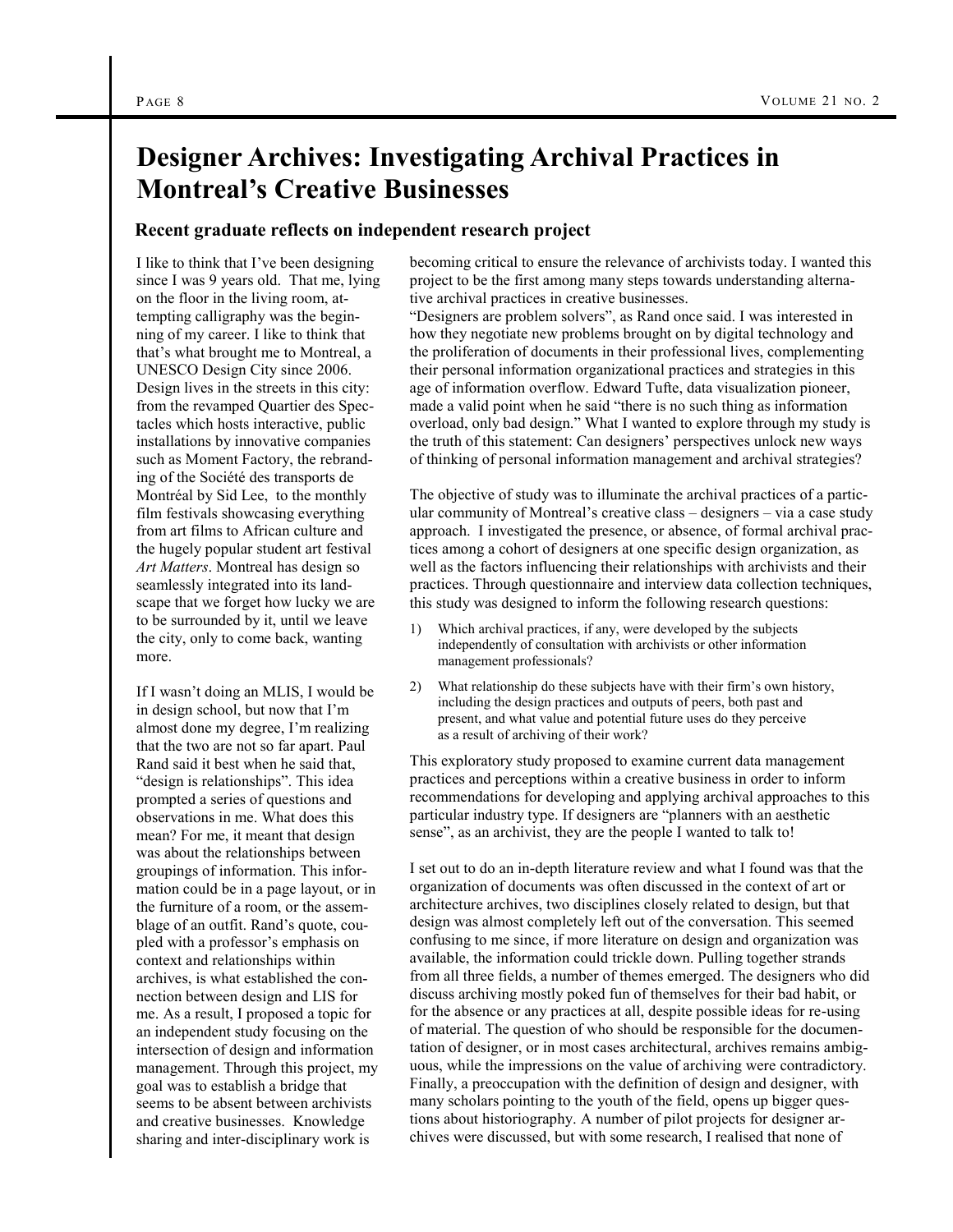them stood the test of time.

I set out to start this discussion. Choosing a medium sized multimedia studio in Montreal and contacting a sample of their designers to participate in my research study. The study was in two parts: a questionnaire followed by an inperson interview. I reached a 50% participation rate for my questionnaire, with one person agreeing to partake in the interview. Interestingly, 40% of the questionnaire participants were interested in receiving the results of my study. There is clearly interest in the topic, but simply no time to devote to it. This reminded me of a recent visit to the Kellen Archives at the Parsons New School in New York City where a discussion with the archivist raised the question of time. She hypothesized that designers were not preoccupied with documenting their past since they are preoccupied with their future. As many designers are freelancers, they may not have the time to tie all the loose ends of past projects because they're busy thinking about their next ones.

The preliminary results lead me to believe that the Kellen archivist might be right. My first interview participant was unique, an organizational geek at heart, he was the

only one who got excited about personal file management. What was most interesting in our discussion was his perception of what an archivist does daily, and what he thought archiving meant. His answers were insightful, but were also evidence that the definition of archiving and archivist is as contradictory as the definition of design and designer. It might not answer my research questions directly, but perhaps this mutual identity crisis is the crux of the problem.

This project opened up a whole world of questions about design and archiving for me, ones that extend way beyond the borders of 6 credits. Ultimately, the flexibility of LIS in integrating disciplines is what is most fascinating to me. I've chosen design, it's up to others to make the connection with other areas about which they are passionate. The more combinations are made, the more voices are heard, the richer our field can be. Now that's intelligent design.

**C. Adèle Flannery, MLIS** McGill University

# **Le traitement du Fonds Normand Thériault chez Artexte**

À l'automne 2011, j'ai eu la chance de réaliser un stage chez Artexte dans le cadre de ma maîtrise en muséologie. Ayant complété un baccalauréat multidisciplinaire comprenant des études en arts visuels, en histoire de l'art et en gestion des documents et archives, je m'intéresse principalement au traitement, à la conservation et à la diffusion de l'information à valeur culturelle. À cet égard, mon choix d'organisme pour effectuer mon stage s'était arrêté sur Artexte, dont sa principale mission « vise l'étude et la mise en valeur du matériel documentaire produit dans le champ de l'art ». Le caractère unique et multidisciplinarité du centre m'a donné à penser qu'il s'agissait du milieu idéal pour réaliser ce stage. En effet, suivant les tendances en matière de collaboration et de coopération entre musées, centres d'archives, centres documentaires et bibliothèques, il m'a semblé fort profitable d'axer ma formation professionnelle vers l'acquisition de compétences multidisciplinaires.

Lors du stage, j'ai eu la chance de travailler avec deux professionnels de la gestion documentaire, soit John Latour, spécialiste de l'information chez Artexte, et Denis Lessard, archiviste indépendant. Il s'agissait de tuteurs idéals pour les orientations de ce stage. En effet, tout comme moi, John Latour et Denis Lessard possèdent une formation et une expérience professionnelles multidisciplinaires. Il fut très enrichissant de discuter de leur parcours et de leurs pratiques en lien avec leurs parcours professionnels.

Les principales activités réalisées lors du stage sont celles du traitement du Fonds Normand Thériault et du traitement de la collection spéciale *Galerie Largeness World of Art* de l'artiste Luis Jacob.

Le Fonds Normand Thériault est une acquisition importante pour Artexte. Il renferme bon nombre de documents originaux inédits qui témoignent des grandes mutations de la contemporanéité artistique au Québec. Le fonds porte sur les activités de Normand Thériault et contient, entre autres, des documents personnels, de la correspondance, des notes de cours et des travaux universitaires, des notes sur les organismes culturels, des textes et des coupures de presse, des transcriptions d'entrevues, ainsi que des documents relatifs à l'exposition *Québec 75*; au Groupe de recherche en administration de l'art (GRAA), à Médiart et à l'Institut d'art contemporain de Montréal. Le fonds contient également 598 diapositives, 25 photographies, 21 affiches, 2 dessins, 2 collages, 11 plans, 2 vidéos, 65 documents sonores et 3 objets.

*(suite à la page 15)*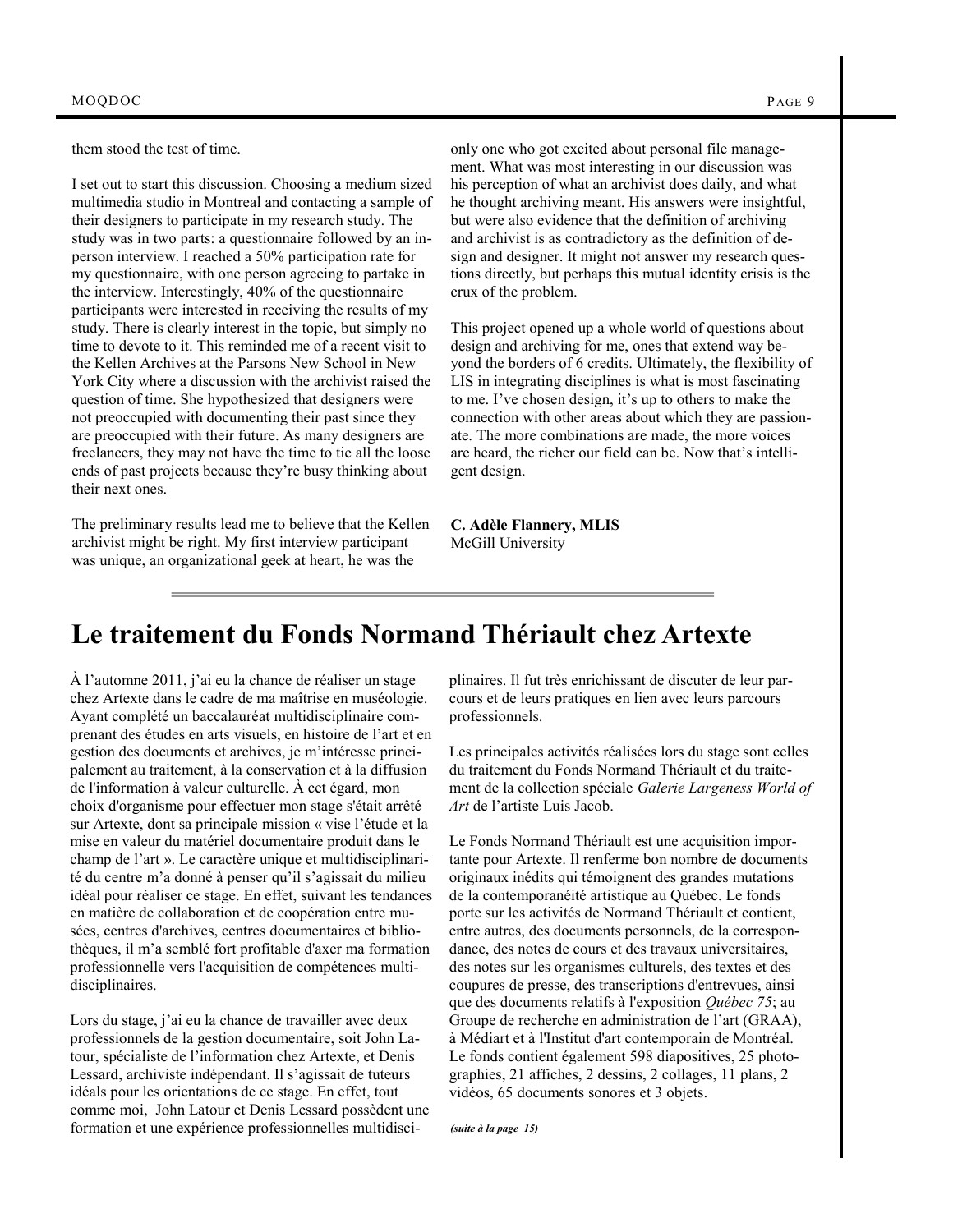## **Exhibition Review: Osler Library Digital Prints Collection**

An animated skeleton wanders charismatically across a single-treed landscape in a seventeenth century engraving, a sanitary map from 1865 depicts a New York City fringed in marshes and meadows, in a French cartoon from the turn of the twentieth century, a nun peddles a cure-all to a old woman claiming it will alleviate rheumatism and hair loss as well as aid with getting into heaven; these are some of the unique historical images contained in a new digital collection created by McGill University's Osler Library of the History of Medicine, the *Osler Library Prints Collection*. This online resource presents 2,500 portraits, posters, cartoons and clippings from the library's holdings that document three centuries in the history of medicine. The result of nearly two years of planning, execution, and collaboration, this project represents a major effort to bring a substantial hidden resource to light. The result serves as an example of how digitization can be used to create a multi-faceted finding resource for varied visual collections.

The Osler Library holds a diverse body of materials pertaining to the History of Medicine. The Library was established in 1929, from an initial bequest by renowned Canadian physician Sir William Osler. Osler is credited with changing the character of North American medical education by insisting upon the importance of clinical experience and introducing bedside teaching into the curriculum. The textbook he wrote, *The Principles and Practice in Medicine* (1892), remained the standard in the field for half a century. Aside from practicing medicine, Osler was an avid bibliophile. He bequeathed the bulk of his personal library, nearly 8000 volumes, to McGill, his alma-matter. In addition to its focus on treatises of medical history, Osler's collection includes a number of manuscripts and rare books in the fields of history, natural science, and literature. In subsequent years the library has continued to develop the collection with both rare materials and contemporary scholarship on the history of the health sciences. The current collection of more than 100,000 titles is considered one of the finest of its kind. It serves as a major resource to scholars of the health sciences, book history, and the visual arts. The book collection is supplemented by archival holdings, artifacts, and a varied body of visual materials including posters, prints and ephemera.

The *Osler Library Prints Collection* online platform was designed to showcase the library's print holdings. These varied materials were acquired through three principal donations, that of Dr. Frederick Kalz, a pioneering dermatologist, Dr. John Howell Evans a surgeon and friend of Sir William Osler, and Mr. William H. Helfand, a respected historian in the fields of pharmacy and medical



*Image no. OPF000052 Osler Library Prints Collection, Osler Library History of Medicine McGill University*

imagery. The print holdings are picture-based, rather than exclusively text documents and the majority of the images are portraits of European origin depicting medical professionals. They date from the seventeenth to the twentieth century and represent a number of printing techniques including engravings, etchings, lithography and mezzotint, as well as drawings, paintings and photographs. Previously these donations had intermittent and acquisition specific indexing resulting in a relatively opaque system of access. This was compounded by the reality that most of these prints are shelved in broadsheet drawer style storage in closed stacks common to a library holding special collections. With the aim of improving access to this significant part of the collection, planning for the project began in the spring of 2010.

Over the following year and a half, each collection item was scanned and indexed. To generate high quality and subject-specific item descriptions an art historian worked in collaboration with a metadata librarian and a librarian in the history of the health sciences. Images were tagged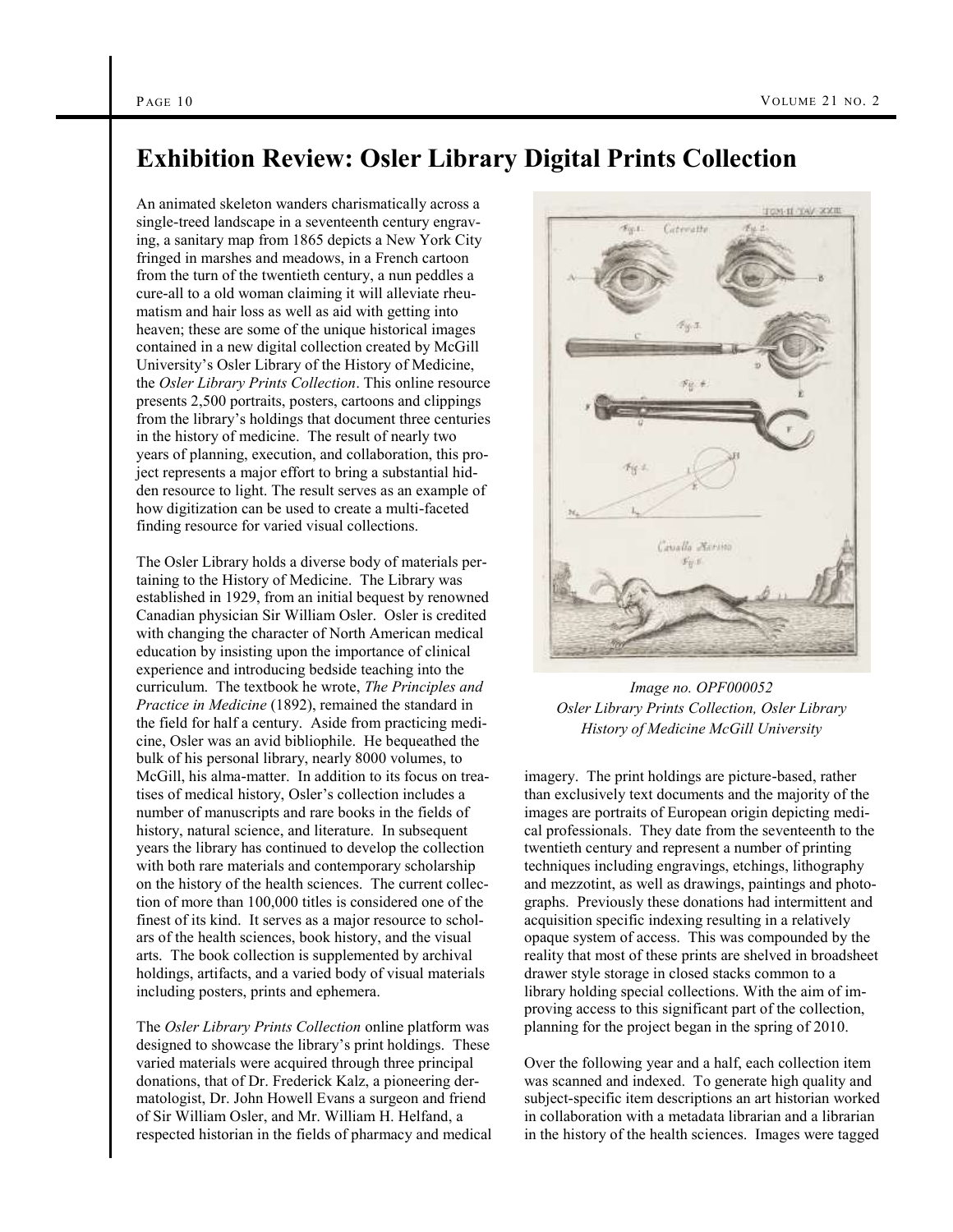with a University specific metadata suite, a modification of the Dublin Core schema. This project made use of additional fields to include both physical and content descriptions, as well as a historical note and a note regarding provenance, where possible. All images were tagged by artistic technique as well as, often multiple, controlled subject headings, generating multiple access points for each item. This comprehensive indexing enables the images to be accessed from a variety of perspectives, ultimately aiding investigation of a rich collection of materials.

Increased access may broaden interest in this incredible collection to scholars beyond the field of medical history, such as those studying the history of advertising, commercial print making, or cultural anthropology. Among the donation of Mr. Helfand, is a French advertisement for Aspirin. The colourful advertisement features tiny scenes from a French town, including a pharmacy, which are intended as cut-outs



*Ossa del Corpo umano veduto di dietro. Image no. OPF000070 Osler Library Prints Collection, Osler Library History of Medicine, McGill University*



for children to assemble. A text advertisement appears on the verso. Dated to 1925, this item documents an interesting moment in both medical and art history. Between 1918 and 1920 an influenza epidemic devastated Europe, spreading to remote areas and killing upwards of 100 million people. The ability of aspirin to ease pain and symptoms associated with the disease led to widespread use, and by the 1920s aspirin became a household name. Meanwhile, the patent on aspirin held by Bayer, a German company, had been confiscated by the allies during World War I and was formally revoked in the Treaty of Versailles. The potential profitability of aspirin led to fierce competition and the proliferation of aspirin brands and products. This flush of competition coincided with the development of new approaches to graphic design applied to new strategies in advertising. The striking and colorful images in this advertisement appear to be based on block prints, a style popular during the 1920s in avant -garde art circles. Documents such as this reveal the interdisciplinary nature of medical history and the Osler Collection. A consummate scholar, Dr. Osler would have approved.

## *The Osler Digital Prints Collection available online at:*

*[http://digital.library.mcgill.ca/](http://digital.library.mcgill.ca/oslerprints/index.php) [oslerprints/index.php](http://digital.library.mcgill.ca/oslerprints/index.php)*

#### **Parvaneh Abbaspour**

MLIS Candidate, McGill University

*Usine du Rhône, l'Auvergne [Aspirin advertisement], France, ca. 1925, Berger-Lavrault, printer. Text on verso. Image no. OPF000973 Osler Library Prints Collection, Osler Library History of Medicine McGill University*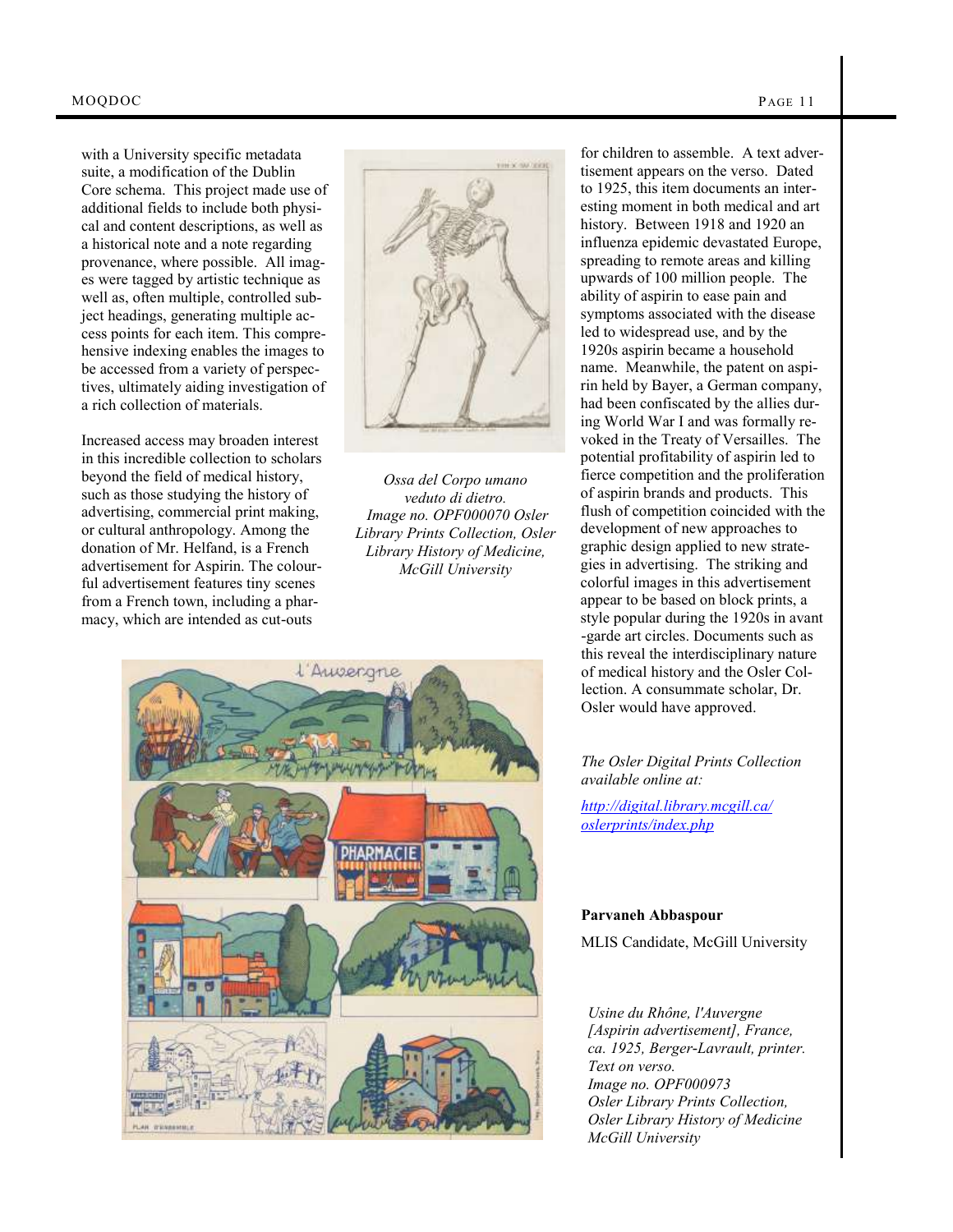## **Sarah Severson, bibliothécaire et archiviste chez Moment Factory**

Le 10 février dernier se tenait la conférence Web 2.You. Cet évènement est organisé depuis cinq ans par les étudiants de l'École des sciences de l'information de l'Université McGill. Web 2.You s'adresse aux professionnels de l'information et traite des technologies du Web 2.0.

Après une présentation fort informative donnée par Robin Canuel et Maria Savova sur les technologies mobiles en bibliothèques, Sarah Severson a pris la parole. Bibliothécaire et archiviste chez Moment Factory, elle a donné une présentation intitulée « Seeing things differently: Visual Information literacy at a multimedia production studio ». Moment Factory est une compagnie montréalaise de production multimédia. J'ai été agréablement surprise de découvrir qu'une telle compagnie, œuvrant au sein d'un milieu artistique et créatif, reconnaisse la valeur du travail des professionnels de l'information.

Les tâches de Severson sont variées. Elle effectue de la gestion de dossiers, de la recherche de matériel visuel pour les employés de la compagnie, s'occupe d'archiver tout le contenu produit par la compagnie durant la réalisation des projets et développe une taxinomie pour ces documents. De plus, elle forme les employés pour améliorer leurs compétences informationnelles et les tient informés des nouvelles acquisitions de la bibliothèque à travers un blogue.

Durant sa présentation, Severson a mis en situation les besoins en information visuelle de ses usagers. Ceux-ci sont de grands consommateurs et créateurs de contenu visuel. Ils ont des besoins en information plus diffus : ils cherchent des images correspondant plutôt à une thématique qu'à un artiste ou un objet particulier. Dans le cadre de leur travail, ils créent des « mood boards » qui sont des tableaux d'images véhiculant une ambiance



*MOQDOC contributors, Alissa Hamilton and Adèle Flannery at the 2012 Web2.You (M.Gray)*

particulière qui les aideront dans la conceptualisation d'un projet.

La bibliothécaire a donc présenté quelques-uns des outils de recherche qu'elle utilise. Par exemple, l'application *Deep*, de la compagnie *Ironic Software*, permet d'identifier des images par groupes de couleurs en spécifiant le type d'image recherché, sa taille et sa forme. *Compfight.com* est une interface de recherche qui s'ins-



*Sarah Severson (Moment Factory)*

talle par-dessus *Flickr* et qui permet de faire des recherches par thème et par licence. L'enjeu des droits d'auteurs est important pour Moment Factory, car plusieurs éléments visuels qu'ils identifient seront utilisés dans leurs projets qui sont diffusés publiquement.

Mme Severson a aussi traité de l'intérêt des outils qui présentent un contenu ayant déjà fait l'objet d'une certaine sélection. C'est le cas du site Web *Pinterest* où les utilisateurs créent leur propre banque d'images. Elle utilise aussi *Pinterest* parce qu'on peut facilement retracer la source originale de l'image. Finalement, elle a insisté sur le fait qu'il faut comprendre « l'industrie ». Les designers et les créateurs ont une vision particulière qu'on peut découvrir à travers des sites Web comme *The Creators Project*.

Cette présentation était une excellente occasion de découvrir de nombreuses ressources qui existent sur le Web pour la recherche d'images, un aspect qui est peu exploré durant la maîtrise en sciences de l'information. C'était aussi un moyen d'avoir un aperçu de ce qui se fait en bibliothéconomie et en archivistique au sein d'une compagnie créative comme Moment Factory.

### **Jessica Kelly-Rhéaume**

Candidate à la maitrise en sciences de l'information École de bibliothéconomie et des sciences de l'information Université de Montréal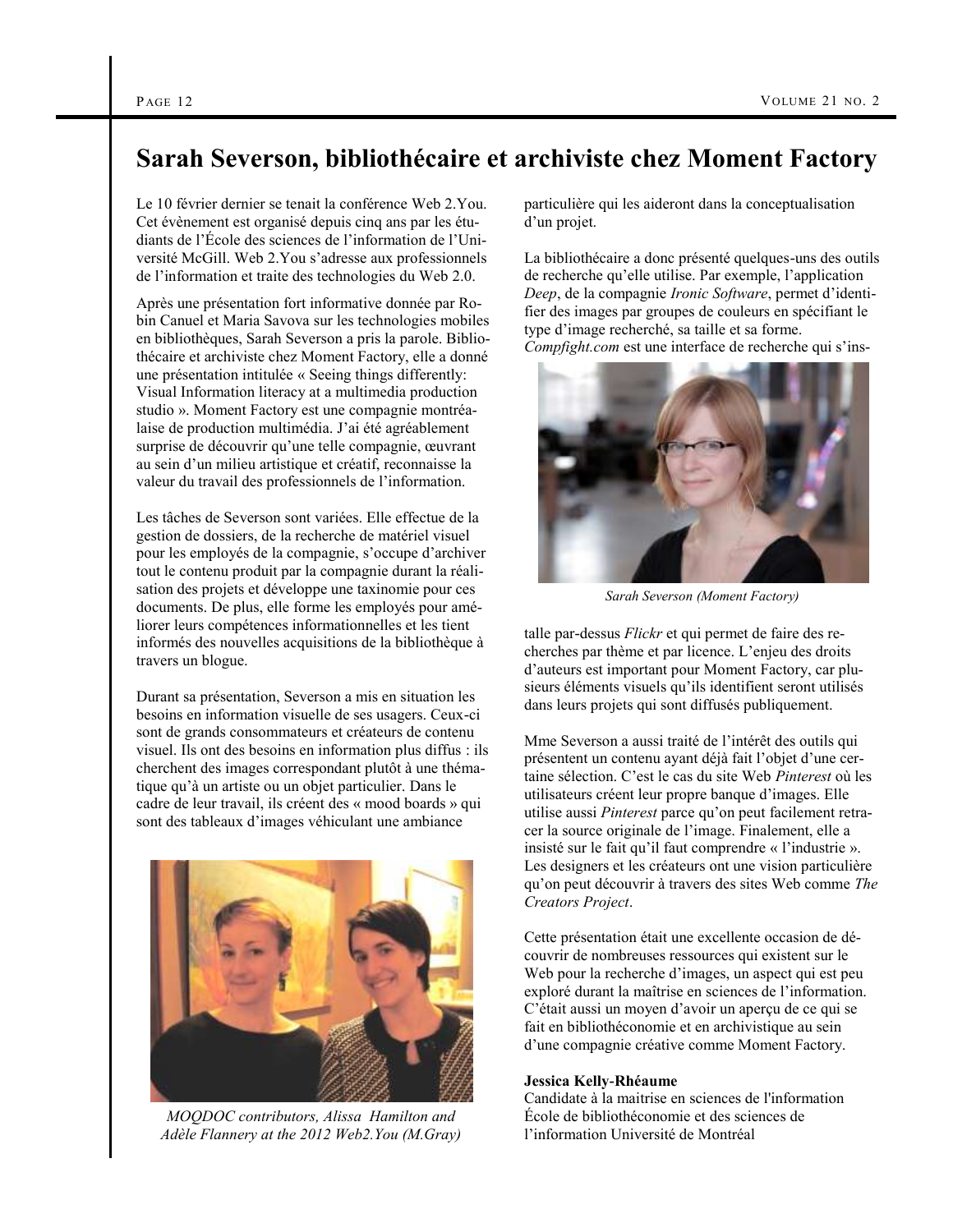## **ARLIS/NA Toronto "Colouring Outside the Lines"**

My participation at the ARLIS/NA Conference in Toronto, at which I made a presentation, was generously underwritten by the chapter. This conference was my second, as I also attended and presented a poster session at the 2008 conference in Denver. I work with a number of interrelated projects, and there was a connection between my 2008 poster session and my 2012 presentation. My poster session was entitled "The creative evolution of the 1964 illustrated book *Maximiliana*." My presentation this year was "Exploring a book and its archival materials: blurring the boundaries between a digital facsimile and a comprehensive digital archive." The book is the same, for which I have hundreds of images of preliminary materials. Next fall, for a MLIS special project, I will produce a web-based construction combining images of the book and archival materials. My presentation was an excellent opportunity for me to think through some possibilities for organizing and linking these images.

The theme this year – the 40th annual conference – was "Colouring Outside the Lines." Details for this year's programme as well as those of previous years are available on the website. ([www.arlisna.org\)](http://www.arlisna.org/) Chapter members in attendance included Elise Lassonde, Jennifer Garland, Melinda Reinhart, Jonathan Franklin, Alexandra Gregory, Marilyn Berger, and Daphne Dufresne.



There were a broad assortment of workshops and tours offered before the conference began. Workshops included digital preservation, mentoring, zines, film studies, protective boxes and 3D printing. Tours included a number of art, architecture and food-related activities in Toronto, as well as a day-trip to Buffalo.

The plenary speakers were Diana Thorneycroft, an artist who depicts the foreboding moment before horrible incidents in Canadian history, and Ian Chodikoff, the editor of *Canadian Architect*. There were also excellent receptions Friday and Sunday night at the hotel, and most notably Saturday night at the Art Gallery of Ontario, as well as a membership lunch meeting.

The sessions, which ran in two or three simultaneous tracks, included subjects such as Canadian art and exhibitions, the future of art bibliography, alternative print

collections, digital humanities and the book, teaching with visual special collections, the metadata landscape, museum libraries and librarianship, contemporary photo archives, digital information design, creative audiovisual collections, curating cultural context, and art in the city.

There were as well twenty poster sessions presented on Saturday morning. Some of the themes were visual literacy, art library communities, teaching with digital images, art and design research, art competitions, film librarianship, and the unintentional art librarian.

There were also a number of Special Interest Group meetings. I attended the Book Arts SIG. For anyone interested, there is a recent organization, the College Book Arts Association [\(www.collegebookart.com\)](http://www.collegebookart.com) with which several ARLIS members are involved.

In a former life I was involved for several years with an exclusive boutique conference. One of our regulars, a well-known photographer, once made a presentation in which he told us what he found of the greatest personal value at our meetings. More even than the diverse presentations, he said he valued the many serendipitous conversations he had with the presenters and other attendees. I believe this is the case with all conferences.

Besides seeing friends and acquaintances at the conference, I spoke with several people about issues related to and tangential from the subject of my presentation. In one case, two of us conducted quick sequential research to clarify a Menil Collection holdings question. In another case, two of us discussed Getty holdings and initiatives.

Again, I am very grateful for the chapter funding for my participation at ARLIS/NA. I am hopeful that in this time of budget and staffing reductions, that these annual meetings, and the collective efforts of the membership, will serve to preserve and extend the contributions of art librarianship. Next year's conference has been announced for 25-29 April 2013 in Pasadena. I hope that there will again be chapter representation. More than just attending, I recommend the submission of panels, presentations, posters and workshops. Like me, you might be surprised to be accepted, and then find yourself speaking with interested people. And perhaps as well, funded by the chapter, if not by your institution.

**David Sume** MLIS Candidate, McGill University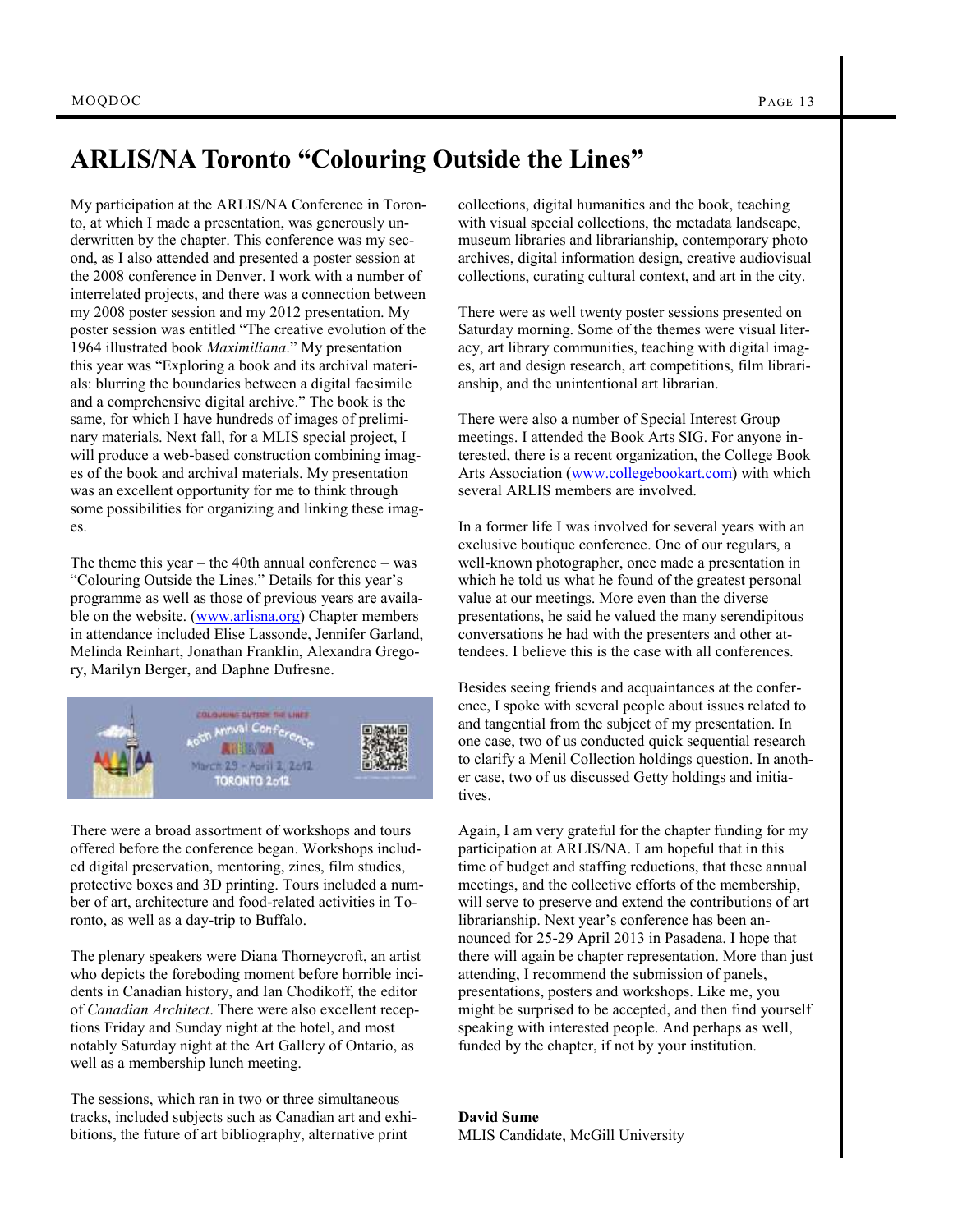# **ARLIS/NA Conference: Michelle Gauthier Travel Award**

Through the generous support of the Michelle Gauthier Travel Award and of my home institution, the National Gallery of Canada, I had the opportunity to attend the 40<sup>th</sup> annual ARLIS/NA conference, held from 30 March to 1 April in Toronto, Canada.

As the conference approached, I eagerly browsed through all the various informative sessions and workshops being offered. In fact, there were so many, that I had difficulty narrowing down my choices.

This years' conference theme "Colouring Outside the Lines" was meant to reflect the ideals of creative thinking while addressing the numerous areas that are of interest to a varied group of information professionals. These included past favourites such as the future of art bibliography, collection development, and emerging technologies. As a cataloguer, creative thinking is a highlight for me, as it enables an open mind to embrace change. Anyone in cataloguing today knows that what lies ahead with the introduction of Resource Description and Access (RDA) is an unknown factor, so maintaining an open mind to change will only be beneficial.

As a first-time attendee, I wanted to make the most of my opportunity, so had decided early on to enlist into the mentee/mentor program offered by the ARLIS/NA conference planners. This required providing information about my own experiences so that I could be best matched with someone sharing a similar background.

Through this program, I was paired with a fellow-cataloguer from the Library of Congress. We agreed to meet at the Cataloguing Section meeting which was held on Friday afternoon. Not only did she share

her time and introduce me to various colleagues, she also shared her knowledge of RDA and its implications for both the cataloguing world and for me personally. I now have a great resource to contact for any cataloguing issue that may come up. My first official session was the Collection Development Special Interest Group held on Friday afternoon. This was followed by the Cataloguing Section meeting, where RDA was indeed the topic of choice.

The next time-slot provided me with my first difficult choice: Whether to attend the First-Time Attendees Section or the Canadian ARLIS/NA Meeting. While I was indeed a "first-time attendee", I eventually opted to join my Canadian colleagues. I felt that I would have a better chance of networking among them, and I was not disappointed.

My first evening ended with the Opening Plenary Speaker, Diana Thorneycroft, and the  $40<sup>th</sup>$  Anniversary Celebration and Welcome Party.

Saturday morning began with "The Future of Art Bibliography Initiative". It included five speakers and updated the Future of Art Bibliography (FAB) Initiative, including describing ongoing digitization projects, web-archiving and issues with born-digital materials. In addition, Michael Rocke of Harvard University provided an update on Artlibraries.net. Since my home institution is a participant in this initiative, I was very much interested in this thorough update. This session was followed by "Digital Humanities, the Changing Book, and the New Librarianship." Four speakers discussed the role that digital materials have in the work of Information Professionals, both in terms of the

building of collections and in making those collections available to users.

"Metadata: the Changing Information Landscape" was my final session for the afternoon. The presenters discussed numerous issues facing cataloguers and metadata librarians: the increasing need to provide enhanced image cataloguing, linked open data and its growing role in cataloguing, and RDA and the implications its acceptance (or not) will have on libraries and archives. For me, this particular session was an helpful addition. While I had been feeling overwhelmed by the upheaval in cataloguing, I was able to make numerous contacts that will help me in the future. In addition, and perhaps most importantly, I realized that most people in the room were sharing similar feelings to my own. We are definitely on this road together!

Sunday morning began bright and early with the session "Information Design in a Digital World." Mikael D. Kriz from the St. Louis University Library began by providing an overview of general Information Design principles for library websites. Jutta Treviranus from OCAD University discussed issues surrounding the design of accessible websites for varied users, including those with visual, mental and/or physical disabilities. The session ended with Adam Lauder from York University describing his online catalogue raisonné of Canadian conceptual artist Iain Baxter&. By creating a website that is both researcher and artist-generated, Adam Lauder is attempting to expand the traditional print catalogue raisonné format into something that is more collaborative and fluid.

The next session "Provoking Change: Creativity, Leadership, and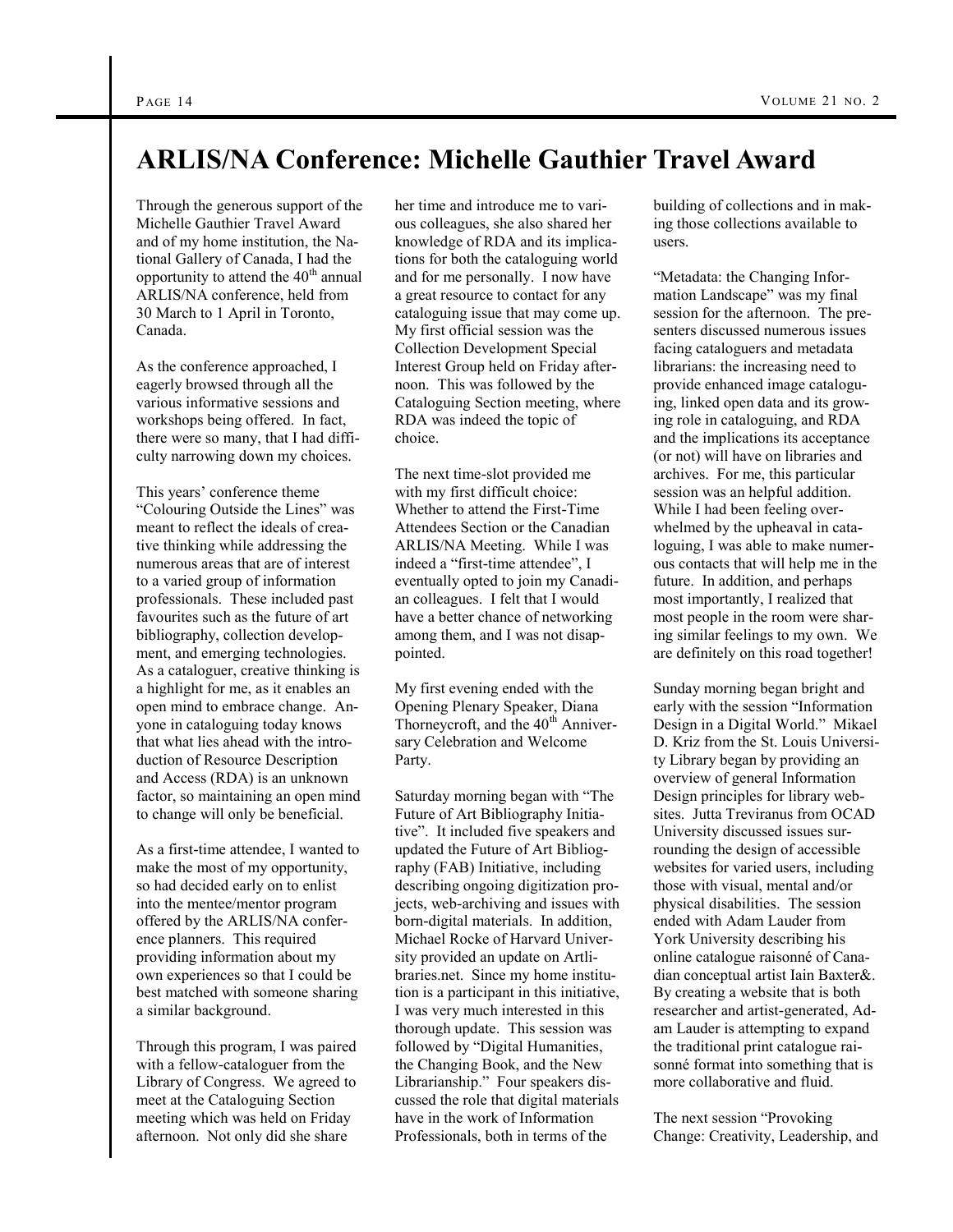Planning for the Future" discussed ways of adding more creative thought and practice into our daily work, thus becoming more innovative and providing possible avenues for embracing change, even when that change is not entirely welcome.

My conference concluded with "Curating in Context: Representing Cultural Significance in Library Exhibitions." This session focused on curatorial practice and the roles that culture, politics, and religion can play when creating library exhibitions. Examples from exhibitions held at the Royal Ontario Museum and the Thomas Fisher Rare Book Library were provided. They revealed just some of the many issues curators of exhibitions face when deciding which items to display and why. In addition, this session reminded us that our users are a varied group of people that come from varied backgrounds. While this factor should not determine our curatorial practices, it is always beneficial to acknowledge and respect the fact that not everyone will agree.

I am extremely grateful to ARLIS/NA MOQ and the Michelle Gauthier Travel Award for providing me the opportunity to attend such an enriching conference. Through my time at the conference, I made new contacts and met some old friends. My experience was certainly a positive one and I look forward to future conferences.

**Kathleen O'Reilly** National Gallery of Canada

## *Le traitement du Fonds Normand Thériault— continued from page 9*

Le traitement du fond est une activité qui s'est échelonné sur les trois mois du stage. Il s'agissait d'une belle opportunité professionnelle. D'une part, comme il s'agit du premier fonds d'archives acquis par Artexte, cela nous donnait, si l'on peut dire, carte blanche pour le traitement du fonds. En effet, aucune politique quant au traitement des documents d'archives n'est encore établie à ce jour par Artexte. Nous avions donc, Denis Lessard et moimême, une grande liberté quant aux critères de tri et de classification du fonds. Mentionnons toutefois que les choix pour le traitement du fonds ont été faits en fonction des besoins et du mandat du centre.

D'autre part, le caractère expérimental du traitement a participé à rendre le traitement du fonds plus profitable au niveau des apprentissages. En effet, puisque nous avions des contraintes de temps pour le traitement du fonds, nous avions décidé de le traiter avec une méthode qui diffère de la méthodologie traditionnelle en archivistique contemporaine. Cette méthode prévoyait le traitement physique des documents en parallèle avec le tri et le classement. Cette méthodologie s'est avérée très concluante et nous a permis de traiter le fonds dans les délais accordés. Plusieurs outils de recherche ont été créés pour les besoins des chercheurs qui auront bientôt accès au contenu du fonds.

*Galerie Largeness World of Art* est un projet initié en septembre 1996 par l'artiste Luis Jacob. Il s'agit d'un projet d'art conceptuel apparaissant sous la forme d'une galerie itinérante et d'un périodique pour laquelle divers artistes invités ont spécialement conçu des œuvres. Les œuvres, produites en multiples éditions, sont hébergées dans des boîtes portatives servant à circuler auprès du

public. La collection comprend 30 numéros, des enregistrements sonores sur cassette et 6 cartes à collectionner additionnelles dans une enveloppe.

Le traitement de cette collection est une activité qui s'est déroulée durant une semaine. Il s'agissait de cataloguer et d'indexer la collection pour la base de données Artexte. Bien que cette collection soit un projet artistique, son traitement avait la particularité d'être fait comme s'il s'agissait d'un document à publication multiple. En effet, chaque édition a été publiée en plusieurs exemplaires pouvant circuler auprès du public. Artexte ainsi que d'autres centres de documentation telle que la Bibliothèque du Musée des beaux-arts du Canada ont également acquis cette collection.

Enfin, il s'agissait d'une belle expérience de stage. Les activités poursuivies lors de ce stage permettaient l'introduction aux pratiques multidisciplinaires, dont la familiarisation avec les médiologies spécifiques à Artexte. Ajoutons qu'il m'a permis de travailler au traitement d'important documents pour lesquels, bientôt, les chercheurs auront le plaisir de les découvrir dans les nouveaux locaux d'Artexte.

## **Catherine Fournier**

Étudiante à la maîtrise en muséologie, UQAM

#### **References**

1. ARTEXTE. 2011. « Mandat ». In *Artexte*. En ligne : <http://www.artexte.ca/?page\_id=3>. Consulté le 17 février  $2011.$ 

2. Le documents sont un don de Normand Thériault.